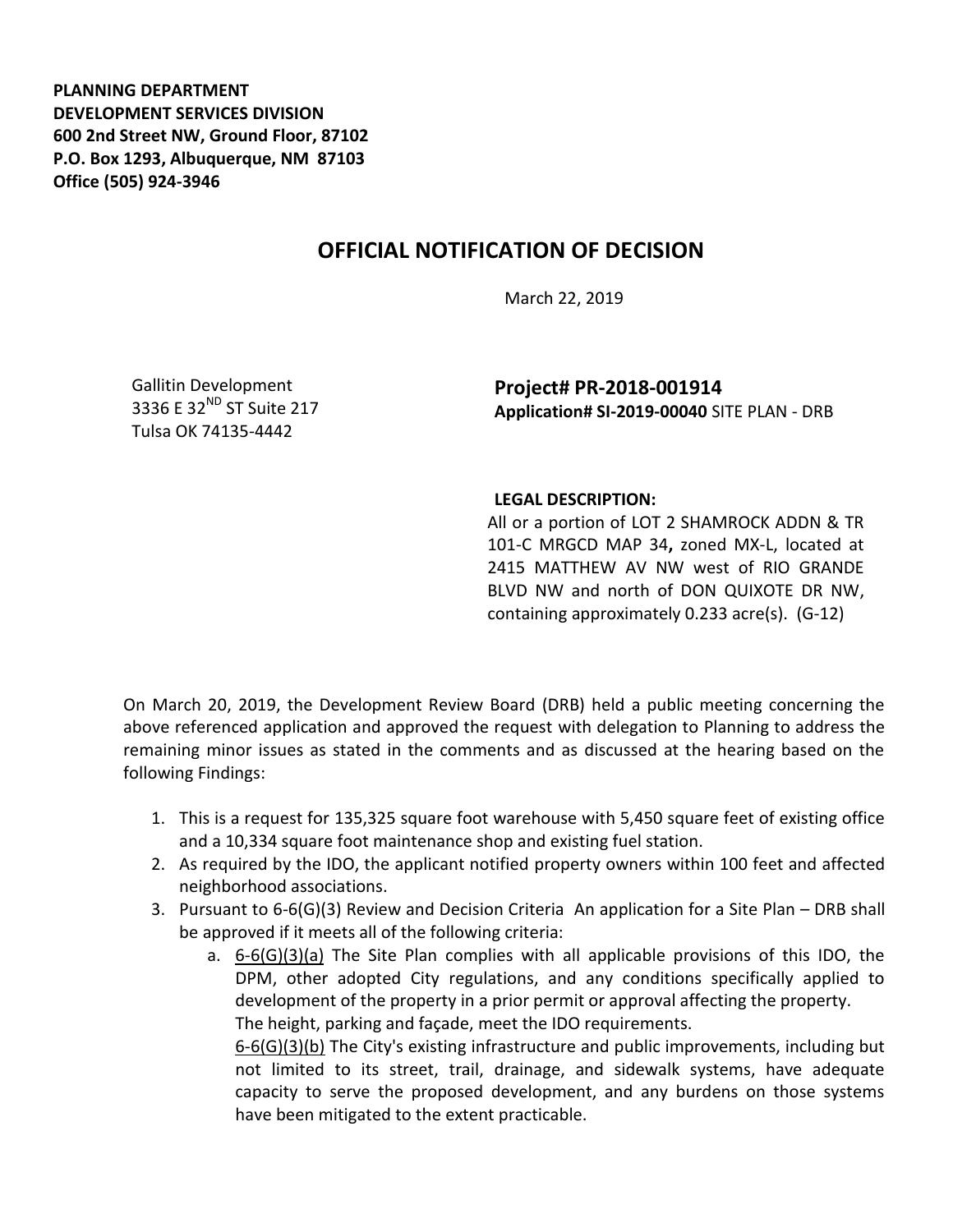Official Notice of Decision Project # PR-2018-001914 Application# SI-2019-00040 March 22, 2019 Page 2 of 3

> The site has access to a full range of urban services including utilities, roads, and emergency services.

b. 6-6(G)(3)(c) The Site Plan mitigates any significant adverse impacts on the surrounding area to the maximum extent practicable. The project adds uses that are compatible with the surrounding industrial and commercial development. The proposed uses are allowed under the existing zoning. The site will have a significant landscape buffer.

## **Conditions:**

- 1. This Site Plan is valid 5 years from DRB approval (3-20-2019). An extension may be requested prior to the expiration date.
- 2. The applicant will obtain final sign off from Planning by **APRIL 10, 2019** or the case may be scheduled for the next DRB hearing and can be denied per the DRB Rules of Procedure.
- 3. The applicant will bring two paper copies to be signed off by Planning. Planning will keep one signed off copy. A pdf of the signed off set will be email to the PLNDRS.

APPEAL: If you wish to appeal this decision, you must do so within 15 days of the DRB's decision or by **APRIL 4, 2019.** The date of the DRB's decision is not included in the 15-day period for filing an appeal, and if the 15<sup>th</sup> day falls on a Saturday, Sunday or Holiday, the next working day is considered as the deadline for filing the appeal.

For more information regarding the appeal process, please refer to Section 14-16-6-4(U) of the Integrated Development Ordinance (IDO). A Non-Refundable filing fee will be calculated at the Land Development Coordination Counter and is required at the time the appeal is filed.

You will receive notification if any person files an appeal. If there is no appeal, you can receive Building Permits at any time after the appeal deadline quoted above, provided all conditions imposed at the time of approval have been met. Applicants submitting for building permit prior to the completion of the appeal period do so at their own risk. Successful applicants are reminded that there may be other City regulations of the IDO that must be complied with, even after approval of the referenced application(s).

Sincerely,

Kym Dicome DRB Chair

KD/mg